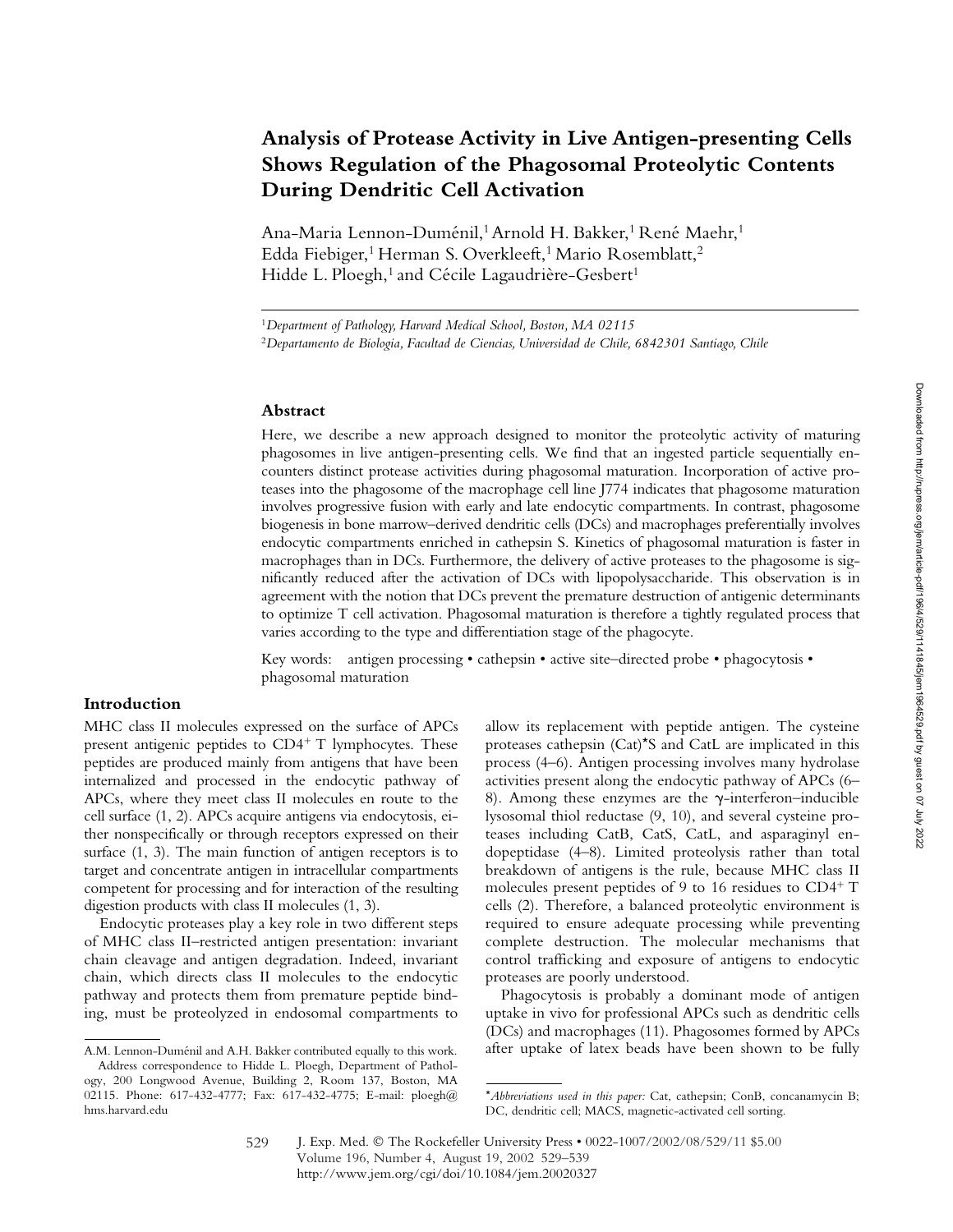equipped for antigen processing and peptide loading (12). How do phagosomes acquire the proteolytic activities necessary to degrade antigens? The macrophage cell line J774 is a well-characterized model for analysis of phagosome biogenesis (13, 14). In J774 cells, newly formed phagosomes undergo progressive maturation by fusing sequentially with the early endosomal, late endosomal, and lysosomal compartments (13). A proteomic analysis of latex bead–containing phagosomes in J774 cells identified  $>$ 140 proteins detected at different stages of phagosomal biogenesis (15). In particular, endocytic proteases from the Cat family are gradually incorporated into the phagosome during its maturation, suggesting that these proteases are found all along the endocytic edge, including early endosomes (15). However, whether these enzymes are active in these nonacidic compartments remains to be addressed.

Endocytic proteases are synthesized as inactive zymogens, including a propeptide that is located at the  $NH<sub>2</sub>$  terminus of the protein and occupies their active site, thus preventing premature enzymatic activity (6–8). Once in endosomal compartments, the drop in the pH promotes the removal of the propeptide and conversion to the active, mature protease (6–8). The molecular weight of endosomal proteases can therefore be indicative of their state of activation. However, the activity of these enzymes is also set by the milieu in which they function (pH conditions and the presence of small competitive inhibitors; references 6, 7, and 16). The activity of cysteine proteases can be visualized ex vivo in crude cell extracts using fluorescent substrates or active site– directed probes (17). The latter correspond to electrophilic substrate analogs that are subject to nucleophilic attack by the cysteine residue in the protease active site. This reaction modifies the enzyme so that it is now covalently and irreversibly attached to the probe. Because the covalent modification by these probes is mechanism-based, the intensity of labeling is proportional to protease activity (17, 18).

Here, we describe an in vivo approach to monitor the proteolytic environment encountered by phagocytosed particles upon internalization into the APC. By loading latex beads with an active site–directed probe, we analyzed the activity of the proteases incorporated into the phagosome during biogenesis. This method was first validated using the monocytic cell line J774, and then applied to peritoneal macrophages, bone marrow–derived macrophages, and DCs. Our results indicate that the proteolytic contents of the phagosome depend on both the differentiation stage of the APC and the extracellular stimuli. This implies that the proteolytic environment to which particulate antigens are exposed in the APC is under tight regulation.

#### **Materials and Methods**

*Mice.* C57BL/6 mice were purchased from The Jackson Laboratory. CatB, CatS, and CatL knockout mice have been previously described (19).

*Cells and Culture Conditions.* J774, a mouse promonocytic cell line, and RAW264.7, a mouse monocyte/macrophage cell line, were obtained from the American Type Culture Collection and were cultured in RPMI 1640 supplemented with 2 mM glutamine, 10% FCS, and antibiotics.

For the preparation of bone marrow–derived APCs, bone marrow was obtained from 2–4-mo-old mice and APCs were prepared as previously described (20), by culturing in RPMI 1640 with 10% FCS supplemented with 10 ng/ml recombinant mouse GM-CSF (PeproTech). Culture medium was changed at days 2 and 4, and cells were harvested at day 5 or 6. Magnetic cell sorting with anti-CD11c antibody–coated beads was used to separate bone marrow–derived DCs from macrophages according to the manufacturer's protocol (magnetic-activated cell sorting [MACS]; Miltenyi Biotec). Single cell suspensions were preincubated with goat serum and Fc Block (BD Biosciences) for 20 min at 4°C before magnetic separation. After sorting, cells were incubated with anti-CD11c or anti–I-Ab antibodies (BD Biosciences) and cytofluorometric analysis was performed on a FACScan™ using CELL Quest<sup>™</sup> software (Becton Dickinson). Inflammatory peritoneal macrophages were generated as previously described (21).

*Active Site Labeling of Cysteine Proteases in Cell Lysates.* JPM-565 and DCG-04 were synthesized and purified as previously described (18, 22). Cell lysates were prepared in lysis buffer (50 mM sodium acetate, pH 5, 5 mM  $MgCl<sub>2</sub>$ , 0.5% NP-40) and protein concentration was measured using the Bi-cinchonic acid protein assay (Pierce Chemical Co.). Lysates  $(25 \mu g)$  protein/ sample) were incubated with DCG-04 for 60 min at  $37^{\circ}$ C. After boiling in reducing sample buffer for 10 min, samples were analyzed by 12.5% SDS-PAGE and transferred to a polyvinylidene membrane. After blocking with PBS-10% nonfat milk, the membrane was probed with a 1:1,000 dilution of streptavidin– horseradish peroxidase (Amersham Biosciences) in PBS-0.2% Tween 20 for 60 min followed by five washes with PBS-0.2% Tween 20. Enhanced chemiluminescence was used for visualization. We did not observe any difference in the labeling pattern when including 5 mM dithiothreitol in the lysis buffer (unpublished data).

*Immunoprecipitation.* Cell lysates (100  $\mu$ g protein) were incubated with 50  $\mu$ M DCG-04 in 50  $\mu$ l lysis buffer, pH 5, for 60 min at 37°C. SDS was added to a final concentration of 1%. Samples were boiled for 5 min and the volume was adjusted to 1.5 ml using pH 7.4 lysis buffer (50 mM Tris-HCl, pH 7.4, 5 mM MgCl<sub>2</sub>, 0.5% NP-40). Immunoprecipitations were performed as previously described (23) using 5  $\mu$ l anti-CatL (provided by A. Erikson, University of North Carolina, Chapel Hill, NC; reference 24), 5  $\mu$ l anti-CatB serum, or 1 ml of the cell culture supernatant from a hybridoma producing an anti-CatS mAb. Samples were analyzed by 12.5% SDS-PAGE and streptavidin blotting.

*Purification and Identification of Cysteine Proteases.* J774 cell lysates (8–10 mg total protein) were incubated with 5  $\mu$ M DCG-04 for 60 min at  $37^{\circ}$ C. As controls, one sample was preincubated with 25  $\mu$ M JPM-565 for 60 min before the addition of DCG-04, and for another sample the addition of DCG-04 was omitted. Purification of DCG-04–labeled cysteine proteases was performed with streptavidin agarose as previously described (18), except that 0.5% SDS was added and the samples were boiled before purification over the PD-10 column. Samples were run on a 12.5% SDS-PAGE. 1/25 was used for detection by streptavidin blotting. The remainder was Coomassie stained as follows: the gel was fixed in  $H<sub>2</sub>O/25%$  isopropanol/10% acetic acid for 45 min, stained with 10% acetic acid/0.006% Coomassie brilliant blue G (Sigma-Aldrich) overnight, and destained with 10% acetic acid for 2 h. Polypeptides retrieved on the DCG-04 matrix were excised, digested with trypsin, and analyzed by mass spectrometry using an ion trap liquid chromatography tandem mass spectrome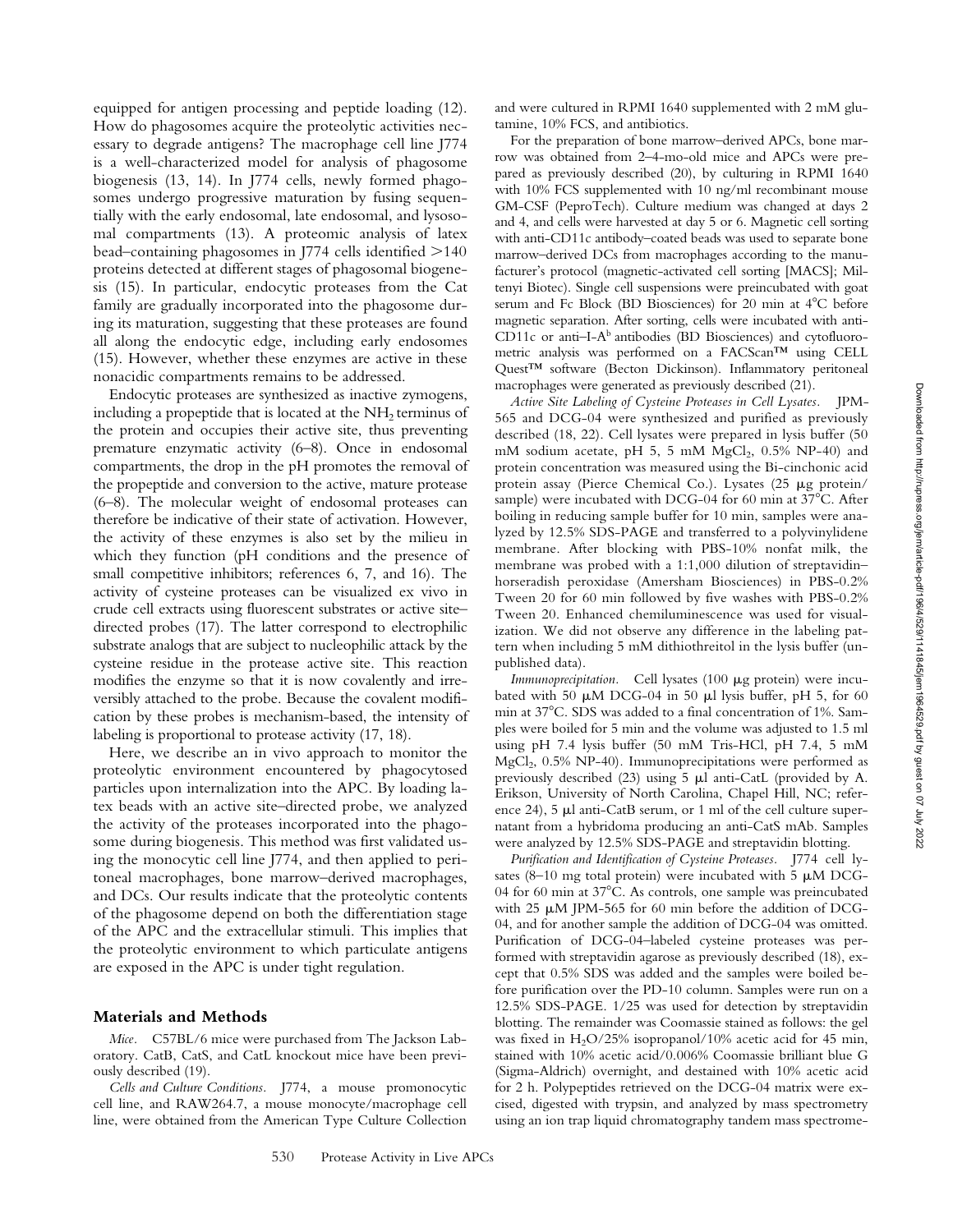try system (performed by Steven Gygi, Harvard Medical School, Boston, MA).

*Subcellular Fractionation.* J774 cells were grown in 20-cm dishes. For each time point, three dishes (107 cells/dish) were used. Cells were pulsed with  $2 \mu m YG$  fluorescent beads (250)  $\mu$ l/dish; Polysciences) at 37°C, washed three times for 10 min at 4°C with PBS to remove excess beads, and chased at 37°C. Beadcontaining compartments were isolated on a sucrose gradient as previously described (13). After centrifugation, both the fluorescent bead–containing compartments and the membranes free of beads were collected, and reducing SDS sample buffer was added. After boiling, proteins were separated by 12.5% SDS-PAGE and streptavidin blotting.

*Active Site Labeling of Cysteine Proteases in Live Cells.* Cell lines were plated on 12-well plates ( $0.5 \times 10^6$  cells/well) 1 d before the experiment. Streptavidin-coated carboxylated latex beads (1- or 2- $\mu$ m diameter; Polysciences) were incubated with DCG-04 for 60 min at room temperature. Beads were washed twice with PBS and resuspended in complete culture medium. Plated cells were washed and pulsed at  $37^{\circ}$ C with 500 µl medium containing DCG-04–coated beads for different times. Cells were then washed three times with medium by agitation to remove excess beads and then incubated in medium for different times at  $37^{\circ}$ C. Medium was removed and cells were lysed with 100  $\mu$ l of  $2\times$  hot reducing SDS sample buffer, supplemented or not with 100  $\mu$ M free JPM-565. Lysates were harvested, boiled, and the DNA was sheared with a syringe or sonication. Samples were analyzed by 12.5% SDS-PAGE and streptavidin blotting.

Bone marrow GM-CSF cultures were harvested after 5 or 6 d and pulsed in suspension with DCG-04–coated beads for 5 min at 37°C. In some experiments,  $0.1 \mu g/ml$  LPS was added to the cells during the pulse. After the pulse, excess beads were removed by centrifuging them four times at 500 *g* for 2 min over an FCS cushion.  $CD11c^{+}$  and  $CD11c^{-}$  cells were separated by MACS. Equal cell numbers (106) of both populations were incubated for different times in complete medium at 37°C. Cells were centrifuged in the well for 5 min at 1,000  $g$  and lysed with hot 2 $\times$  SDS reducing sample buffer containing  $100 \mu M$  JPM-565. The lysates were harvested, boiled, and the DNA was sheared with a syringe or sonication. Half of the sample was analyzed by 12.5% SDS-PAGE and streptavidin blotting. Identical experiments were performed with murine peritoneal macrophages harvested 4 d after thioglycollate medium injection.

## **Results**

We devised a strategy to sample the proteolytic environment encountered by phagocytosed antigens in professional APCs. For this purpose, we used the biotinylated active site– directed probe, DCG-04, coupled to streptavidin-coated latex beads. DCG-04 is a derivative of the peptide epoxide JPM-565 and specifically targets cysteine proteases (Fig. 1 B; reference 18). Probe-coated beads are internalized by APCs through phagocytosis. Bead-containing phagosomes undergo maturation by fusion with the different endocytic compartments of the APC. Once inside the cell, the active site–directed probe senses its proteolytic environment by reacting with active proteases incorporated into the phagosome (Fig. 1 A). This scenario presupposes that probes immobilized via biotin to the latex beads remain available for interaction with proteases via their COOH-terminal ep-

oxide moiety. Because binding of the probe to the protease active site is covalent and irreversible, proteases labeled in vivo can then be visualized after direct lysis of the phagocytes in SDS sample buffer, followed by simple electrophoresis and streptavidin blotting. For a given protease, different labeling intensities correspond directly to differences in activity levels. This approach should therefore allow us to evaluate the activity of individual cysteine proteases delivered to the phagosome of APCs during its maturation.

*Cysteine Proteases Recognized by the Active Site–directed Probe DCG-04 in Macrophages.* The active site–directed probes JPM-565 and its biotinylated version DCG-04 consist of an epoxide moiety linked to a tyrosine and leucine residue with the biotinylated form containing an additional lysine for the attachment of the biotin moiety (Fig. 1 B; references 17, 18, and 22). In crude cell extracts, JPM-565 is a specific inhibitor of cysteine proteases of the papain family including CatB, CatL, and CatS (17). DCG-04 has a specificity very similar to that of JPM-565 and labels CatB, CatH, CatL, CatZ, and CatC in rat liver cell extracts (18). Neither JPM-565 nor DCG-04 are cell permeable as such.

To establish our in vivo protease labeling assay, we used the J774 monocytic cell line, which has been extensively characterized in terms of phagosomal biogenesis using latex beads (13, 15). To identify the targets of DCG-04 in J774 cells, lysates were prepared at pH 5 and incubated with an increasing amount of the DCG-04, followed by SDS-PAGE and streptavidin blotting (Fig. 1 C). At least seven distinct polypeptides were detected in the 20–40-kD range, where most of the known active cysteine proteases are expected to migrate. To identify these proteases, DCG-04–labeled cell lysates were immunoprecipitated with antibodies directed against CatB, CatL, and CatS. This allowed the identification of three major DCG-04–labeled species as being CatB, CatL, and CatS (Fig. 1 D). The identity of these enzymes was additionally confirmed by comparing the labeling pattern of WT and CatB-, CatS-, or CatL-deficient cells (Fig. 4 B). The polypeptide strongly reactive with DCG-04 and of a mass slightly larger than that of CatB did not react with any of the antibodies tested (Fig. 1 C), including a CatH antiserum (unpublished data). DCG-04–labeled cell lysates were therefore incubated with streptavidin-coated agarose beads on a preparative scale and bound material was resolved by electrophoresis followed by Coomassie staining. The polypeptide of interest was excised, digested with trypsin, and analyzed by microbore and electron spray mass spectrometry, allowing its unambiguous identification as CatZ. The three top bands detected in J774 lysates (Fig. 1, C and D) were not considered in our analysis because they were never detected in in vivo labeling assays (see below).

In conclusion, DCG-04 recognizes CatB, CatS, CatL, and CatZ in crude cell extracts from J774 cells. Proteomic analysis of latex bead–containing phagosomes in the J774 cell line has shown that CatB, CatS, CatL, and CatZ are indeed the most abundant cysteine proteases incorporated into the phagosome during maturation (15), although the activity of these proteases could not directly be assessed by this proteomic approach. Therefore, DCG-04 is a probe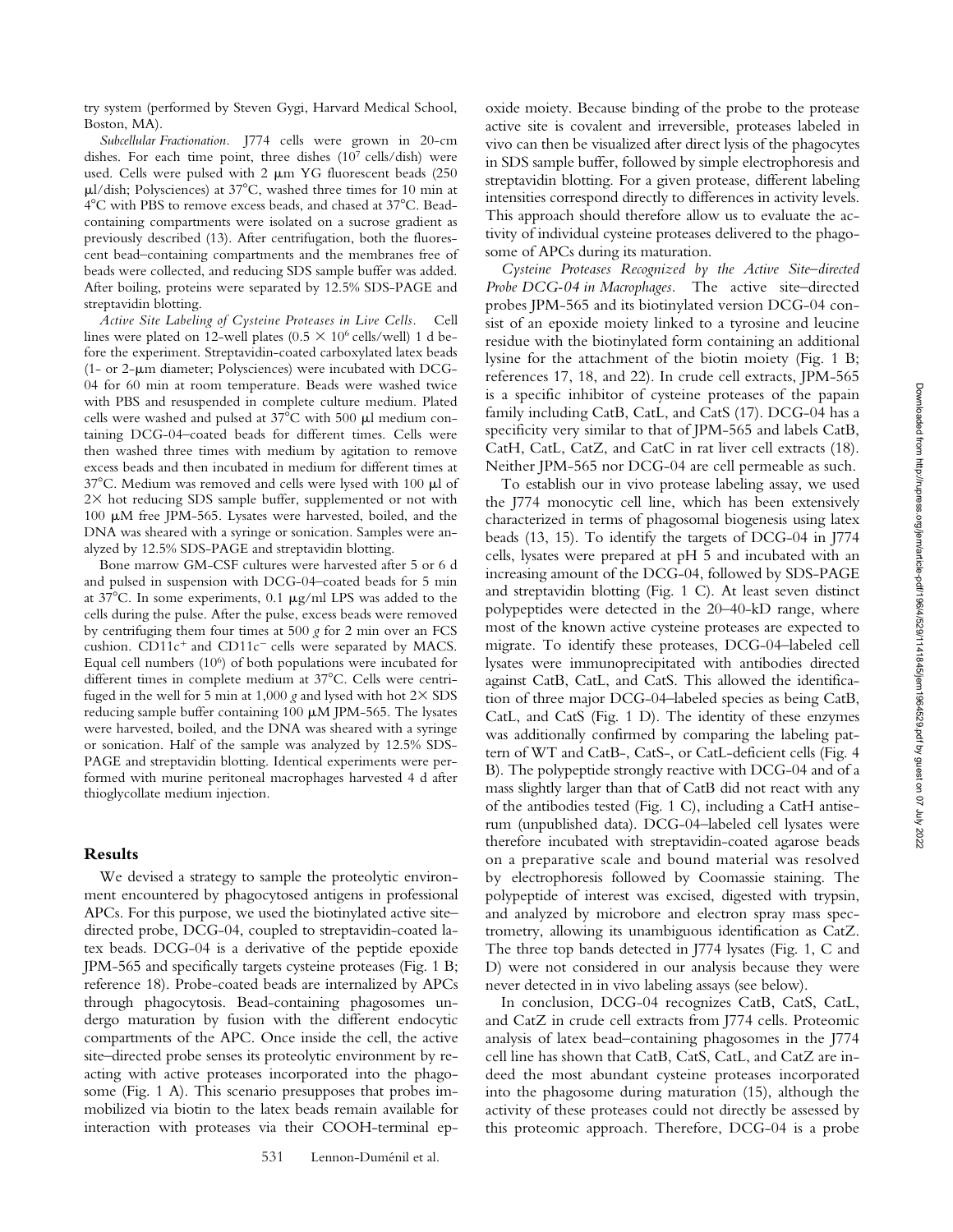

Figure 1. Cysteine proteases recognized by the active site-directed probe DCG-04 in macrophage cell lysates. (A) Schematic overview of the approach designed to examine phagosomal proteolytic contents. To target phagosomal proteases, biotinylated active site–directed probes are coupled to streptavidincoated latex beads. Upon phagocytosis of the beads, the probe reacts with the active proteases it encounters. Analysis of the modified enzymes at different time points allows a sampling of the proteolytic activities acquired by the phagosome upon fusion with the various endosomal compartments. (B–D) Proteins were separated by SDS-PAGE on a 12.5% gel and reactive proteases were visualized by streptavidin blotting. (B) Structure of the active site–directed probe JPM-565 and its biotinylated derivative DCG-04. (C) Titration of DCG-04 for the labeling of the total cell lysates from J774 cells (pH 5). Lysates were incubated with increasing concentrations of DCG-04. Only the bands in the 15–40-kD range are shown because the larger polypeptides have been shown to be contaminants (reference 18). (D) Identification of individual cysteine proteases labeled by DCG-04. Total extracts from J774 cells (pH 5) were incubated with 5  $\mu$ M DCG-04 and subjected to immunoprecipitation using anti-CatB, anti-CatL, or anti-CatS antibodies.

suitable for sampling phagosomal proteolytic activities in live phagocytes.

*Visualization of Phagosomal Proteolytic Activity In Vivo.* To check whether DCG-04–loaded streptavidin-coated beads can be acquired by phagocytes and target cysteine proteases in endosomal compartments, J774 cells were incubated with DCG-04–coated beads according to the procedure outlined in Fig. 2 A. To ensure that an adequate amount of beads was taken up, cells were pulsed with DCG-04–coated beads for 30 min. Excess beads were removed by washing and cells were chased for 60 min to allow the beads to reach the relevant endocytic compartments. At the end of the chase, cells were lysed in reducing SDS sample buffer immediately followed by heating to prevent postlysis modification of proteases by the probe. Samples were resolved by electrophoresis and analyzed by streptavidin blotting to visualize the DCG-04–modified polypeptides. DCG-04 coupled to beads labeled CatZ, CatB, CatS, and CatL, demonstrating that the activity of these four enzymes can indeed be visualized in phagosomes of live cells (Fig. 2 B). By loading the latex beads with increasing concentrations of DCG-04, the signal could be enhanced with maximal labeling being achieved at  $0.1 \mu M$ DCG-04 (Fig. 2 B).

We performed control experiments to ascertain that the detected proteases were indeed being labeled by the DCG-04 immobilized on the beads. DCG-04 in solution was added to J774 cells to determine if the free compound can be delivered to cysteine proteases by fluid phase endocytosis. We did not detect labeled Cats (Fig. 2 B). To exclude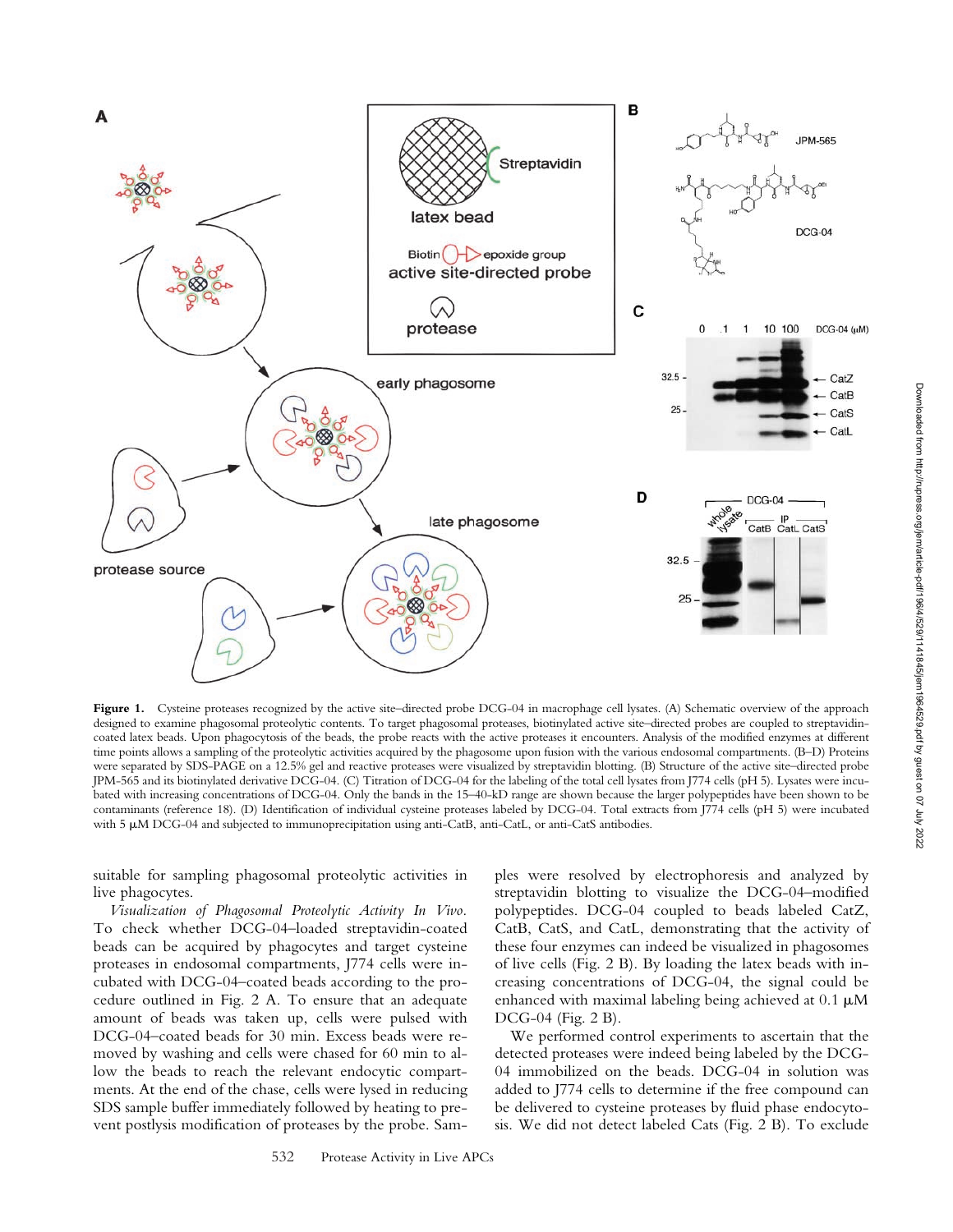

**Figure 2.** Visualization of phagosomal cysteine protease activity in vivo. (A) Schematic outline of the experimental design. (B–D) Proteins were separated by SDS-PAGE on a 12.5% gel and reactive proteases were visualized by streptavidin blotting. (B) Analysis of phagosomal proteases. J774 cells were incubated for 30 min at 37°C with latex beads previously coated with different concentrations of DCG-04 (pulse). After the removal of excess beads, cells were additionally incubated for 1 h at  $37^{\circ}$ C (chase). Cells were then directly lysed in  $2\times$ concentrated reducing sample buffer. Controls: on the left, cells were treated as in A, but free soluble DCG-04 was added during the pulse instead of DCG-04 coupled to beads, and on the right, cells were treated as in A, but DCG-04–coated beads were added just before lysis in the presence or absence of  $100 \mu M$  JPM-565. (C) Analysis of phagosomal proteases comparing beads of  $1-$  and  $2-\mu m$  diameter. J774 cells were incubated for 30 min at 37C with various concentrations of DCG-04 coupled to latex beads. Cells were then washed in PBS, incubated

for an additional 60 min at 37°C, and lysed in sample buffer containing 100  $\mu$ M JPM-565. (D) Labeling of phagosomal proteases requires phagocytosis. On the left, J774 cells were pretreated with the indicated inhibitors for 60 min  $(10\mu g/ml)$  Cytochalasin D, 1mM Leupeptin, or 20 nM ConB), pulsed with beads coupled to 0.1  $\mu$ M DCG-04 for 30 min at 37°C (lanes 1, 3, 4, and 5) or 4°C (lane 2), washed in PBS, and chased for 60 min at 37°C or 4°C before lysis in reducing sample buffer containing 100  $\mu$ M JPM-565. On the right, cells were treated as shown on the left except that they were lysed at pH 5. Cell lysates were incubated with 10  $\mu$ M DCG-04 for 60 min at 37°C. Note that the two differentially glycosylated forms of CatB appear as a doublet at low expression levels (left).

the possibility that proteases liberated upon cell lysis could bind to the probe despite the fully denaturing conditions of the sample buffer, we added DCG-04–loaded beads to cells just before lysis (Fig. 2 B). A very faint band of CatB was detected under these conditions, suggesting that a small fraction of this protease reacts with the probe at the time of lysis (Fig. 2 B). This postlysis labeling could be suppressed when cells were lysed in SDS sample buffer, to which an excess of nonbiotinylated JPM-565 had been added (Fig. 2 B). For subsequent experiments, an excess of JPM-565 was included in the lysis buffer. Finally, a comparison of 1- and 2- $\mu$ m beads showed that 0.1  $\mu$ M DCG-04 was saturating for both bead sizes with a stronger signal for  $2-\mu m$  beads (Fig. 2 C). We concluded that the amount of protease activities detected is proportional to the amount of probe internalized. Therefore, subsequent experiments were performed with 2- $\mu$ m beads incubated with 0.1–1  $\mu$ M DCG-04, and cells were lysed in reducing sample buffer containing an excess of JPM-565.

Additional controls exploring pharmacological inhibitors (Cytochalasin D, Concanamycin B [ConB], and leupeptin) or low temperature demonstrated that protease labeling was dependent on phagocytosis of the DCG-04–coated beads. Cells were incubated with DCG-04–coated beads and chased in the presence of inhibitors or at  $4^{\circ}$ C (Fig. 2 D). Whole cell lysates from each sample were labeled separately with DCG-04 in solution to determine that the inhibitory

effect was due to suppression of phagocytosis rather than a mere reduction in cysteine protease activity (Fig. 2 D). In parallel, fluorescent beads were used to verify whether inhibition of phagocytosis had occurred. Phagocytosis was blocked at  $4^{\circ}$ C in the presence of Cytochalasin D, an inhibitor of actin polymerization (12), as observed by the absence of colocalization of the fluorescent beads with the lysosomal marker Lamp1 under these conditions (unpublished data). No active cysteine proteases were labeled at  $4^{\circ}$ C or in Cytochalasin D–treated cells (Fig. 2 D), even though their total activity remained unaffected as shown by labeling of whole cell lysates with DCG-04 in solution (Fig. 2 D). As expected, colocalization of fluorescent beads with Lamp1 was strongly reduced in the presence of ConB (unpublished data), an inhibitor of the H proton–pumping ATPase that blocks orderly transport along the endocytic pathway, especially at the early to late endosome transition (25, 26). ConB itself did not affect the activity of cysteine proteases in lysates as measured by labeling with DCG-04 (Fig. 2 D). When cells were incubated with DCG-04–coated beads and chased in the presence of ConB, the activity of CatS and CatL was no longer detected in the phagosome, whereas CatB activity was greatly reduced (Fig. 2 D). In contrast, CatZ activity was only slightly reduced by exposure to ConB (Fig. 2 D). This is in agreement with the previous observation that CatZ is incorporated into the phagosome early during maturation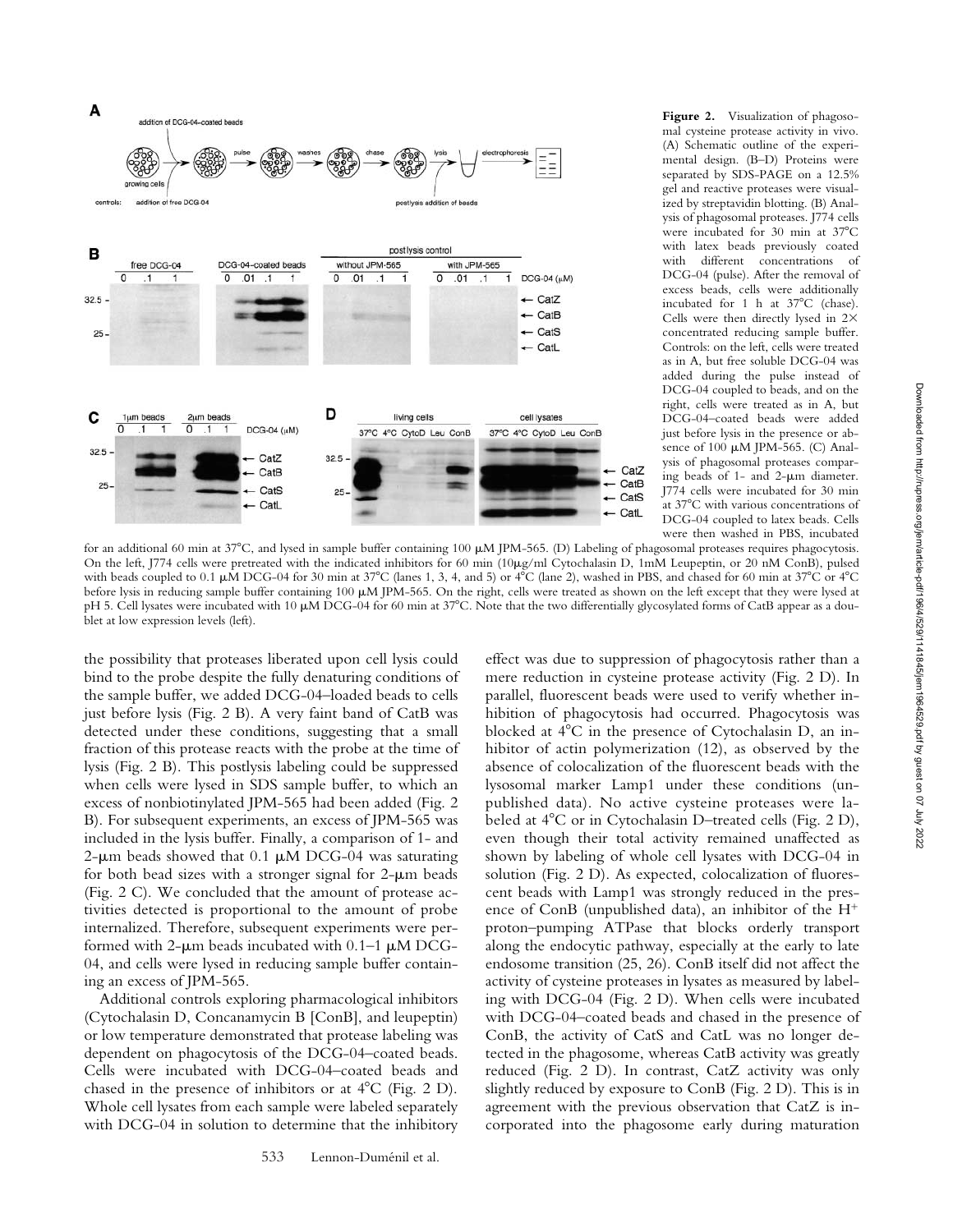

Figure 3. Changes in cysteine protease activity during phagosome biogenesis. (A–D) Proteins were separated by SDS-PAGE on a reducing 12.5% SDS gel and reactive proteins were visualized by streptavidin blotting. (A) Analysis of proteolytic activities incorporated into the phagosome of J774 cells during maturation. Cells were incubated at 37°C with latex beads coupled to DCG-04 as indicated for different periods of time (pulse). After removing excess beads, cells were additionally incubated at 37<sup>°</sup>C (chase). After each time point, cells were lysed in reducing sample buffer containing 100  $\mu$ M JPM-565. (B) Purification of phagosomes and analysis of their proteolytic contents. J774 cells were incubated for 7.5 min at 37°C with DCG-04-coated beads (pulse). After removal of excess beads, cells were incubated for the times indicated at 37°C (chase). Subcellular fractionation was then performed using a sucrose gradient. Both phagosomal (+beads) and nonphagosomal fractions (–beads) were recovered and directly lysed in reducing SDS sample buffer. (C) Comparison of the total contents in cysteine proteases of J774 and RAW264.7 (Raw) cells. Lysates (pH 5) were incubated with various concentrations of DCG-04 for 1 h at 37°C. (D) Analysis of proteolytic activities incorporated into the phagosome of RAW264.7 cells during maturation. Cells were treated as in A.

(15) and would therefore be predicted to be resistant to the effect of such H<sup>+</sup>-ATPase inhibitors. The protease labeling approach used here indicates that the bulk of CatZ is active in early endosomes, even though the pH in these compartments is only mildly acidic. As expected, although leupeptin, a cell-permeable inhibitor of cysteine proteases (27), had no effect on phagocytosis as assessed by the uptake of beads (unpublished data), it completely abolished DCG-04 labeling in vivo and partially in vitro (Fig. 2 D). We conclude that the labeling of phagosomal proteases by DCG-04–coated beads in living cells is strictly dependent on phagocytosis. Therefore, our approach is suitable to analyze

the proteolytic activities to which particles that have been captured by APCs are exposed.

*Monitoring Protease Activity During Phagosome Biogenesis.* To monitor the activity of individual cysteine proteases at different stages of phagosome maturation, J774 cells were pulsed and chased with DCG-04–coated beads for different times. We observed a time-dependent increase in active protease labeling (Fig. 3 A). As previously shown by Garin et al. (15), this suggests that active cysteine proteases are not delivered into the phagosome synchronously, but rather incorporated gradually. CatZ and CatB activities were the first detected by DCG-04 labeling (Fig. 3 A), which is consistent with the previous observation that both enzymes are present in early endosomes (15). When cells were chased for longer periods, an increase in total labeling was observed, indicating that the more mature phagosomes were also more proteolytically active. Compared with CatZ, the increase in activity of CatB was more substantial at the later time points, consistent with a continuous delivery of active CatB into the maturing phagosome as previously observed (Fig. 3 A; reference 15). We detected active CatS and CatL only after a 15-min pulse and a 30-min chase, with an additional increase at later chase times (Fig. 3 A). After 2 h of chase, CatB, CatS, CatL, and CatZ activities were all established components of phagosomal proteolytic content (Fig. 3 A). No additional increase in signal was observed between 60 and 120 min of chase (Fig. 3 A). This suggests that DCG-04–coated beads may have reached saturation after these longer chase periods (Fig. 3 A), as it was previously shown that CatS is still delivered 12 h after phagosome formation (15).

Do the observed protease activities reflect phagosomal proteolytic content, rather than diffusion of the probe to acidic endosomal compartments? In other words, does DCG-04 remain attached to the beads during endocytic transport? To address these questions, we isolated the beadcontaining compartments by a flotation technique (13). Both the compartments that contain DCG-04–coated beads and the remaining membranes were analyzed for protease content by electrophoresis and streptavidin blotting (Fig. 3 B). Although this method allowed us to visualize active proteases targeted by DCG-04, the procedure was less efficient than the more direct phagocytosis assay (Fig. 3 B). Not until 7.5 min of pulse and 60 min of chase was a signal observed (Fig. 3 B), even though sixfold more cells and beads were used than in the experiment shown in Fig. 3 A. Nonetheless, this experiment showed that DCG-04 remains bound to the beads throughout phagolysosomal maturation, because no signal is observed in fractions that lack beads, even though they contain far more protein (Fig. 3 B). We conclude that the protease activities detected by in vivo labeling correspond to active hydrolases incorporated into the phagosome during its maturation.

When we compared lysates prepared from 1774 and RAW264.7 cells (a different mouse macrophage cell line) for labeling with increasing amounts of DCG-04, we observed a distinct pattern of labeled proteases. CatB and CatL were more active in RAW264.7 compared with J774 crude cell extracts, whereas there was less CatZ activity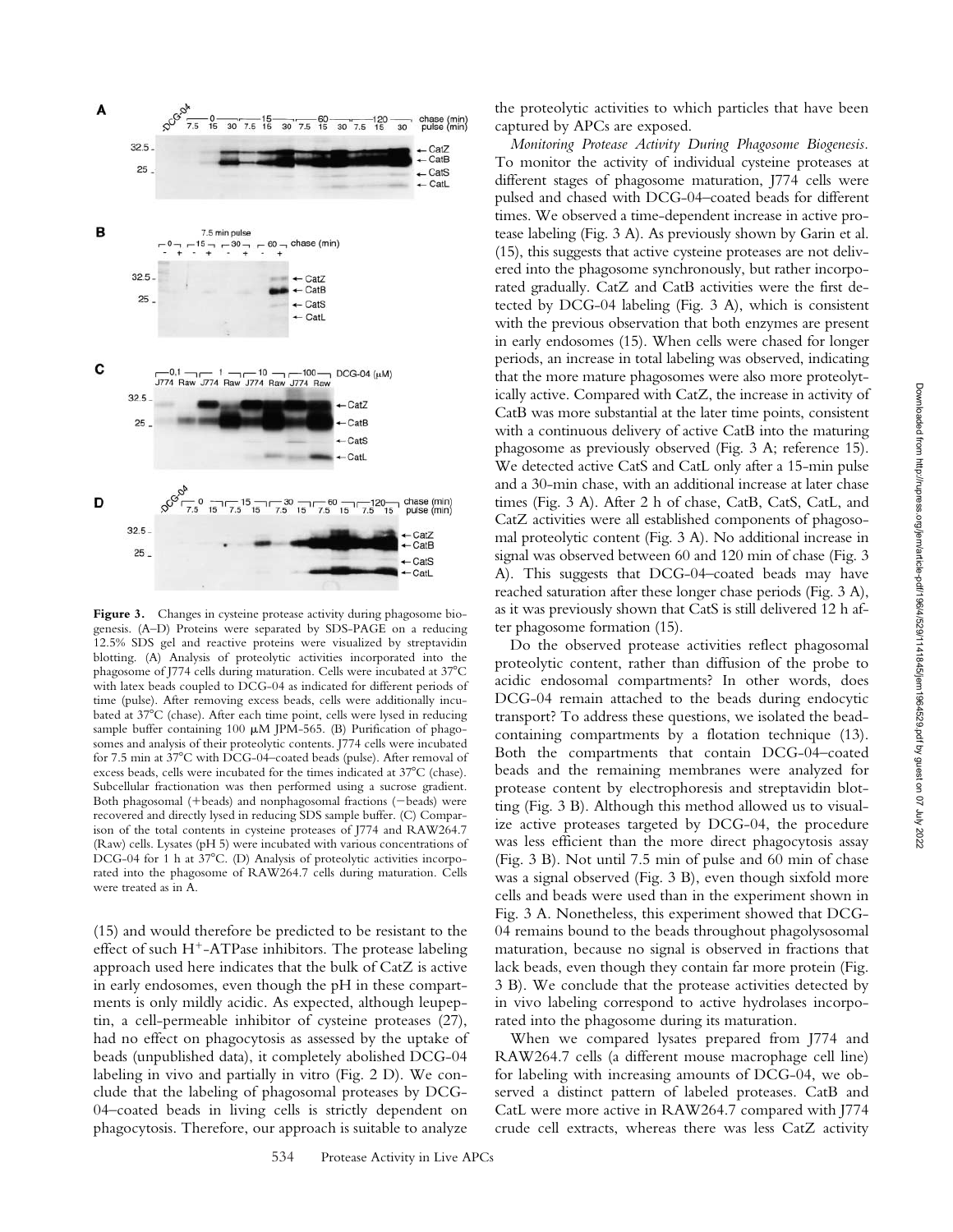

Figure 4. Cysteine protease activity in bone marrow-derived APCs. (A–C) Proteins were separated by SDS-PAGE on a reducing 12.5% SDS gel and reactive proteins were visualized by streptavidin blotting. (A) Analysis of the total contents in cysteine proteases of primary APCs. Total extracts (pH 5) from bone marrow cells cultured in GM-CSF for 6 d were incubated with 0.1  $\mu$ M DCG-04 for 1 h at 37°C (left). Total extracts (pH 5) were incubated with 5  $\mu$ M DCG-04 and subjected to immunoprecipitation using anti-CatB, anti-CatS, or anti-CatL antibodies (right). \*, a labeled protease of unknown identity specific for bone marrow–derived APCs. (B) Analysis of the total contents in cysteine proteases of primary APCs from WT and Cat-deficient mice. Total extracts (pH 5) from bone marrow cells cultured in GM-CSF for 5 d were incubated with 0.1  $\mu$ M DCG-04 for 1 h at 37°C. (C) Analysis of proteases incorporated into the phagosome of bone marrow–derived APCs during maturation. Cells cultured in GM-CSF for 6 d were incubated at 37°C with latex beads coupled to DCG-04 for 5 min. After the removal of excess beads, cells were additionally incubated at 37°C (chase). After each time point, cells were lysed in reducing sample buffer containing  $100 \mu M$ JPM-565.

(Fig. 3 C). Labeling of CatS in RAW264.7 cells was only barely detectable, even at high concentrations of DCG-04 (100  $\mu$ M), indicating that RAW264.7 has a lower level of active CatS than J774 cells (Fig. 3 C). RAW264.7 cells were then incubated with DCG-04–coated beads and chased for different time periods (Fig. 3 D). As for the J774 cell line, the profile of proteases observed in mature phagosome from RAW264.7 cells is comparable to that seen in total cell extracts labeled with DCG-04 (compare the latest chase points from Fig. 3 A and D with Fig. 3 C). This suggests that in these cells, all endosomal compartments containing cysteine proteases fuse with the phagosome during biogenesis. Our results are therefore consistent with progressive phagosomal maturation in these cell lines, involving distinct endocytic compartments rather than one fusion event with a single target destination, such as the lysosome.

*The Phagosome of Primary APCs Selectively Acquires CatS.* Do different types of professional APCs use a similar set of endocytic proteases to carry out antigen presentation by class II molecules? Are these proteases accessed in a similar time-dependent manner by internalized particles? How do the distinct APCs modulate the environment of antigens captured by phagocytosis in terms of the proteases they will be exposed to? Having established the methodology for sampling the relevant phagosomal compartments, we applied our protease labeling approach to primary APCs to address these questions.

Mouse bone marrow cells were cultured in GM-CSF, allowing the isolation of two distinct types of professional APCs:  $DCs$  ( $CD11c^{+}$ ) and macrophages ( $CD11c^{-}$ ; see Fig. 5). The  $CD11c^-$  cell population may also contain neutrophils from the granulocyte lineage whose development is equally promoted by GM-CSF. Like macrophages, neutrophils are highly phagocytic cells that are part of the innate immune system but also have the ability to mediate antigen processing and presentation (28). To first analyze the cysteine protease content of bone marrow–derived APCs, day-6 cultures were directly lysed at pH 5 and labeled with soluble DCG-04. Although the activity of CatZ, CatB, CatS, and CatL was detected in these primary APCs, they displayed a more complex pattern of active cysteine proteases than the J774 and RAW264.7 cell lines. In particular, we observed an additional labeled protein migrating at a mass slightly larger than CatS, which was not seen in J774 and RAW264.7 cell lysates (Fig. 4). DCG-04 modification followed by streptavidin-mediated retrieval of the polypeptide and mass spectrometry allowed us to identify it as CatH. The labeling of cells from CatB, CatS, and CatL knockout mice showed that the labeled polypeptides identified as corresponding to these enzymes by immunoprecipitation do not include any other protease (Fig. 4 B). In addition, the presence in bone marrow APC lysates of a labeled polypeptide that comigrates with CatL could be inferred from labeling bone marrow APCs from CatL knockout mice (longer exposed blots; unpublished data). Additional analysis will be needed to establish the identity of this protease.

Next, we performed an in vivo analysis of individual protease activities incorporated into the maturing phagosome of bone marrow–derived APCs. As observed for J774 and RAW264.7 cells, the intensity of the signal increases in a time-dependent manner (Fig. 4 B), demonstrating that active proteases are progressively delivered to the phagosomal compartment. However, the relative amount of active CatZ incorporated into the phagosome was considerably lower than the total amount of active CatZ detected in whole cell lysates (Fig. 4, A and B). This indicates that phagosomes of primary APCs show only limited fusion with compartments containing CatZ compared to what we observed in J774 and RAW264.7 cells. Although the same applies to CatH, the opposite is true for the late endocytic protease CatS. Even though little CatS activity is detected in whole cell lysates (Fig. 4 A), relatively large amounts of active CatS are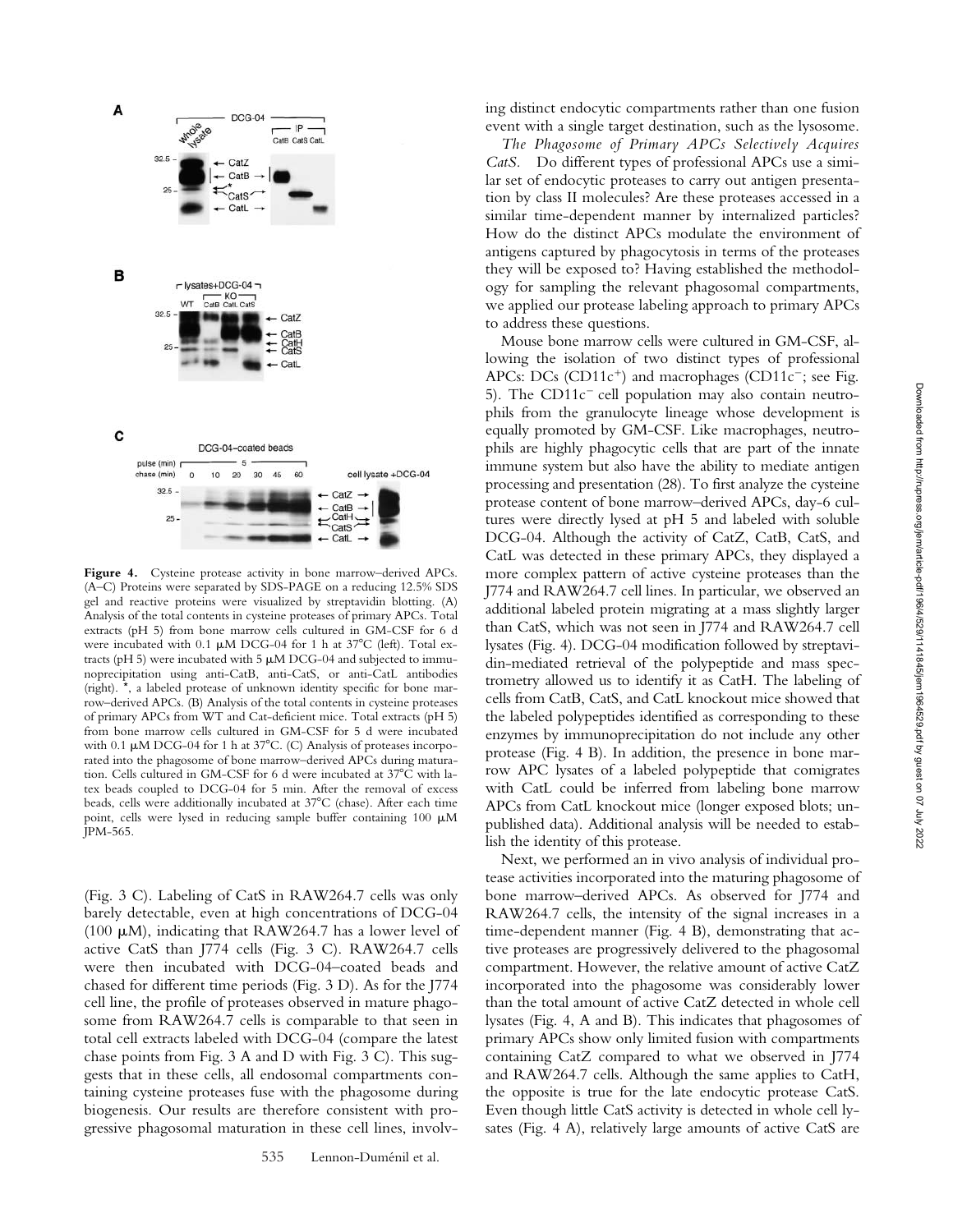

Figure 5. Different rates of protease acquisition by the phagosome of macrophages and DCs. (A) Surface expression of CD11c (top) and MHC class II (bottom) surface in sorted bone marrow–derived APCs. Cells were treated as described in C (see below), incubated with the appropriate antibody, and analyzed by cytofluorometry. Dotted line in top shows isotype control antibody. (B) Uptake of fluorescent latex beads by sorted bone marrow–derived APCs. Cells were treated as described in C. The cells that did not internalize beads  $(\sim]50\%)$  are not depicted in the histogram because FACS® settings were chosen to visualize the high fluorescence population only. (C–D) Proteins were separated by SDS-PAGE on a 12.5% gel and reactive proteases were visualized by streptavidin blotting. (C) Analysis of proteases incorporated into the phagosome of macrophages (CD11c<sup>-</sup>) and DCs (CD11c<sup>+</sup>). Cells cultured in GM-CSF for 6 d were incubated for 5 min at 37°C with fluorescent yellow beads coupled to DCG-04. Excess beads were removed and cells were separated into  $CD11c<sup>+</sup>$  and  $CD11c<sup>-</sup>$  cells by MACS at  $4^{\circ}$ C. Equal cell numbers were additionally incubated at  $37^{\circ}$ C (chase). After the chase, cells were lysed in reducing sample buffer containing 100  $\mu$ M JPM-565. (D) Analysis of the total content of cysteine proteases of macrophages (CD11c<sup>-</sup>) and DCs (CD11 $c^+$ ). Cells were treated as described in C. CD11 $c^-$  and CD11 $c^+$ cells were lysed at pH 5 and incubated for 60 min with 5  $\mu$ M DCG-04 at  $37^{\circ}$ C.

detected in the phagosome (Fig. 4 C). Furthermore, CatS activity is detected earlier during phagosomal biogenesis in primary APCs compared with the macrophage cell lines (compare Fig. 3 and Fig. 4 C). Thus, we conclude that in primary APCs, phagolysosomal fusion preferentially involves endocytic compartments enriched in CatS.

*Delivery of Proteases to Phagosomes Is Down Modulated in LPS-activated APCs* As mentioned above, mouse bone marrow cells cultured in GM-CSF allow the isolation of two distinct types of professional APCs: DCs (CD11c<sup>+</sup>, MHC class  $II^+$ ) and macrophages (CD11 $c^-$ , MHC class  $II^-$ ; Fig. 5 A and unpublished data). Expression of MHC class II was induced in the macrophage population by  $IFN<sub>Y</sub>$  (unpublished data).

Do DCs and macrophages display different kinetics of phagolysosomal fusion? To address this question, d6-bone marrow–derived APCs were pulsed with DCG-04–coated beads. After the removal of excess beads by washing, cells were separated by MACS for differential CD11c expression. Separations were performed at  $4^{\circ}C$  to prevent phagosomal maturation. The  $CD11c^{-}$  and  $CD11c^{+}$  populations of cells were analyzed by FACS® to verify correct cell separation (Fig. 5 A). A comparison of the DC and macrophage samples (Fig. 5 C) showed that phagosomal maturation occurs more rapidly in macrophages compared with DCs, with maximum levels of protease activity already reached after 20 min of chase (Fig. 5 C). In contrast, the maturation of the DC phagosome progresses more slowly because an increase in CatB and CatL activity is still observed after a chase of 45 min (Fig. 5 C). The difference between macrophages and DCs is not attributable to different amounts of beads having been acquired by these two cell populations, as shown by FACS® analysis of the uptake of fluorescent beads (Fig. 5 B). In fact, when equal amounts of bead-containing cells were lysed at pH 5 and labeled with soluble DCG-04, it was observed that CD11c<sup>+</sup> cells contain more active cysteine proteases than  $CD11c^-$  cells (Fig. 5 D). This observation effectively rules out the possibility that the differences observed in the kinetics of phagolysosomal maturation are due to differences in total protease content. Phagolysosomal fusion therefore appears to be a regulated process that varies according to the type of the phagocyte examined.

A remarkable trait of DCs is the phenotypic and functional change evoked by the exposure to inflammatory stimuli, such as bacterial products, e.g., LPS. Indeed, LPS increased B7.2 and MHC class II expression at the surface of our bone marrow–derived DCs (29 and unpublished data). To explore whether phagosome biogenesis in DCs is also modulated by exposure to LPS, day-6 bone marrow cultures were pulsed with DCG-04–coated beads in the presence or absence of LPS for 5 min. After removing excess beads, CD11c<sup>+</sup> cells were isolated and chased at 37°C. The comparison of untreated and LPS-treated cells revealed drastic differences in the rates of phagosome maturation (Fig. 6 A). Indeed, the delivery of active proteases to the phagosome is considerably delayed in DCs pulsed in the presence of LPS because even after 60 and 120 min of chase, beads have not yet reached saturation (Fig. 6 A and unpublished data). This difference between LPS-treated and control cells does not result from reduced bead uptake by the cells pulsed in the presence of LPS (Fig. 6 C), nor from different amounts of active cysteine proteases (Fig. 6 B).

We were also interested in defining whether the LPSinduced delay in phagosomal maturation is a DC-specific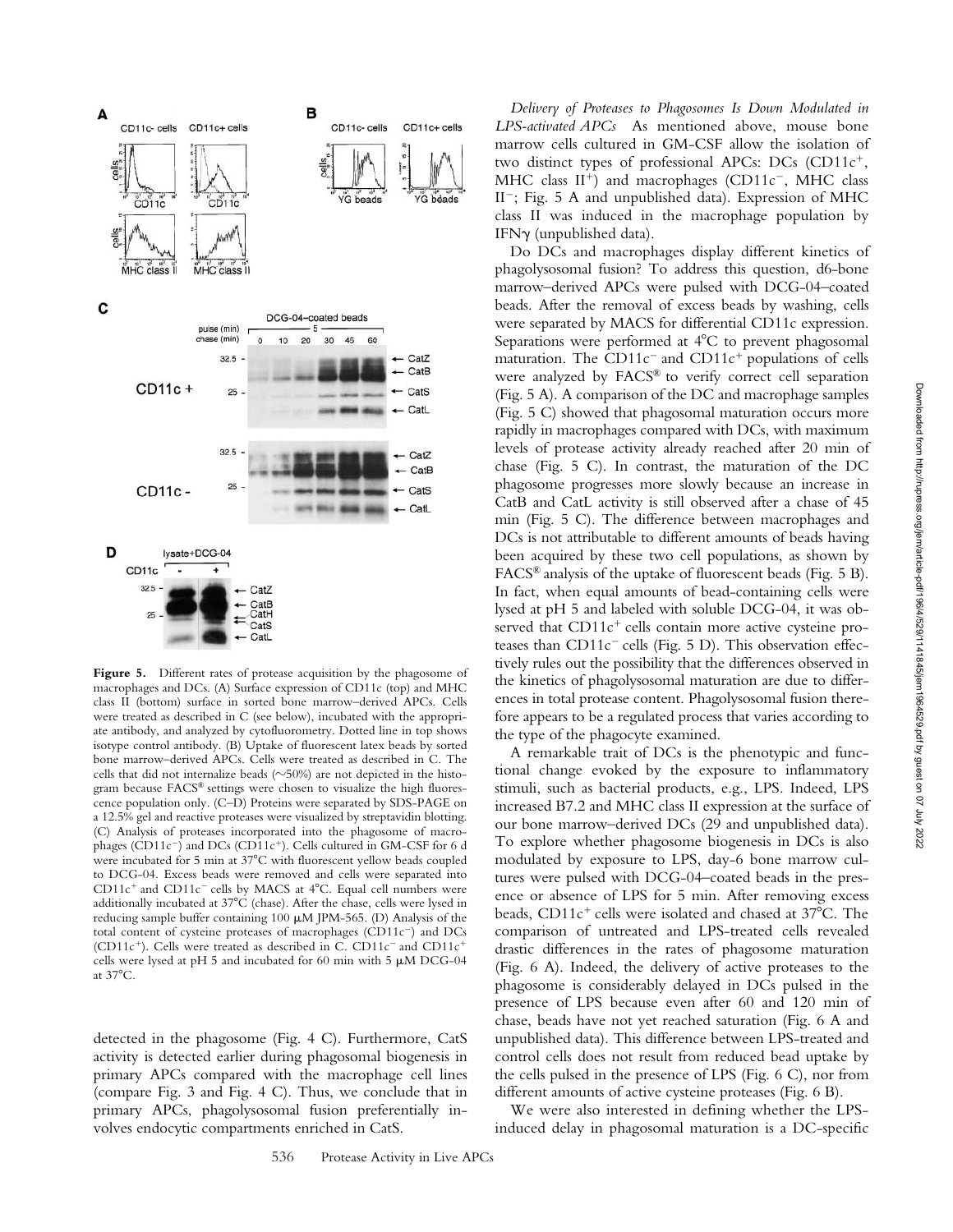

**Figure 6.** LPS delays phagosome maturation in APCs. (A, B, and D) Labeled proteases were analyzed by SDS-PAGE on 12.5% reducing gel followed by streptavidin blotting. (A) Analysis of proteases incorporated into the phagosome of DCs (CD11c<sup>+</sup>) upon activation. Bone marrow cells cultured in GM-CSF for 6 d were incubated for 5 min at 37°C with fluorescent yellow beads coupled to DCG-04 in the presence or absence of 0.1  $\mu$ g/ml LPS. Excess beads were removed and CD11c<sup>+</sup> and CD11c<sup>-</sup> cells were separated. CD11c<sup>+</sup> cells were additionally chased at 37°C. After chase, cells were lysed in reducing sample buffer containing 100  $\mu$ M JPM-565. (B) Analysis of the total contents in cysteine proteases of DCs treated or not with LPS during a 5-min pulse. Cells were treated as described in A. CD11c<sup>+</sup> cells were lysed at pH 5 and incubated for 60 min with 5  $\mu$ M DCG-04 at 37°C. (C) Uptake of fluorescent latex beads by bone marrow–derived DCs treated or not with LPS during a 5-min pulse. Cells were treated as described in A. The cells that did not internalize beads ( $\sim$ 50%) are not depicted in the histogram because FACS® settings were chosen to visualize the high fluorescence population only. (D) Analysis of proteases incorporated into phagosomes of peritoneal macrophages upon LPS activation. Experiments were conducted as described in A.

feature or can be extended to other primary APCs as well. To address this question, we isolated immature peritoneal macrophages and performed uptake experiments with DCG-04–coated beads in the presence or absence o of LPS. In line with the results obtained for DCs, LPS treatment of peritoneal macrophages delayed phagosomal maturation when compared with unstimulated cells (Fig. 6 D). The effect was less dramatic in macrophages than in DCs. After a 60-min chase, the proteolytic content of nontreated and LPS-stimulated macrophages were almost equivalent (Fig. 6 D). We conclude that phagolysosomal fusion, and hence exposure of antigen to the proteases in charge of processing

them, is regulated by both the type of APC and the extracellular stimuli they encounter.

## **Discussion**

Here, we describe an approach to directly visualize the activity of proteases that are incorporated into the phagosome at different stages of maturation. Only small numbers of phagocytes are required and there is no need to isolate individual endosomal compartments before analysis. This method is sensitive enough to allow an examination of primary cultures of professional APC, including DCs. Furthermore, the use of covalent active site–directed probes in conjunction with electrophoresis ensures specificity. Methods that employ fluorogenic substrates to detect protease activity suffer from the drawback that more than one enzyme can usually cleave a given peptide substrate. Analysis of the delivery of active hydrolases to the phagosome helped clarify both the distribution of cysteine protease activities among the different endocytic organelles and the dynamics of phagosomal maturation in primary cultures of professional APCs.

We validated our method of in vivo labeling of phagosomal proteolytic activities on the mouse monocytic cell line J774, whose phagosomal protein content has been extensively characterized (15). As shown by others, we found that cysteine proteases are acquired by the maturing phagosome of J774 cells sequentially in a time-dependent manner, and not by delivery together (15). We observed a gradual increase in the phagosomal activity of CatZ, CatB, CatS, and CatL, but the rate of increase was different for the four enzymes examined. We detected CatZ activity early during maturation, which is in agreement with the data of Garin et al. (15) who showed that CatZ is one of the first proteases incorporated into the phagosome. Here, we show that CatZ is not only present but also highly active at this early stage of phagosomal biogenesis even though early endosomes are only mildly acidic, an environment not considered optimal for most lysosomal/endosomal hydrolases. By using a fluorogenic substrate, high levels of CatH activity were observed in the early phagosome (30). However, we did not detect any mature CatH in either J774 phagosomes or crude extracts by our method (unpublished data). Moreover, in the proteomic study performed on J774 phagosomes, CatH was not identified as a phagosomal constituent (15). Because CatH and CatZ show strong sequence homology, we think it is possible that both the fluorogenic substrate and the antibody used to identify CatH activity cross reacted with active CatZ. Although CatS is known to be stable and active at neutral pH in vitro (31), we did detect CatS activity only at later stages of phagosomal maturation. A similar pattern of activity was displayed by CatL, whereas CatB was continuously incorporated into the phagosome. This suggests that active CatL and CatS are present in late endosomal or lysosomal compartments, whereas CatB is active all along the endocytic pathway. These results are in total agree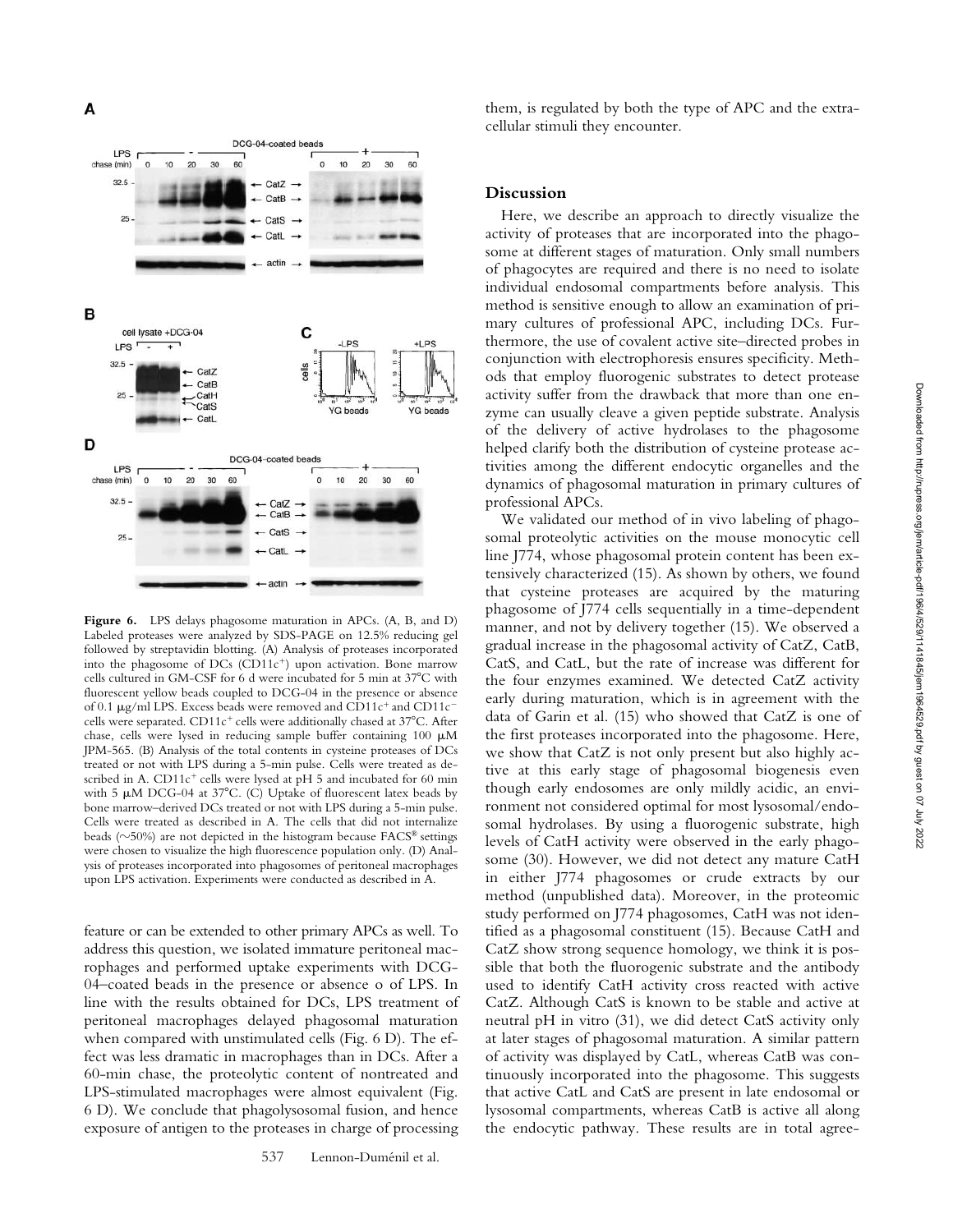ment with the recently published proteasome analysis of the J774 phagosome (13).

We analyzed bone marrow–derived macrophages and DCs by both in vitro and in vivo active site labeling experiments. In vitro labeling of cell lysates with DCG-04 revealed a more complex pattern of proteases in primary APCs compared with the macrophage cell lines analyzed. In both primary macrophages and DCs, we not only detected the activity of CatZ, CatB, CatS, CatH, and CatL, but also that of several additional species of yet unknown identity. By comparing macrophages and DCs, we found that both APC types display an overall similar pattern of active cysteine hydrolases with certain protease activities being higher in DCs. This applied in particular to CatS, which was barely detectable when labeling macrophage cell lysates. In contrast, the levels of CatZ were only slightly increased in DCs.

Application of our in vivo method showed that in contrast to the macrophage cell lines, there is a selective delivery of proteases to the phagosome of primary APCs. In particular, the relative amount of active CatZ incorporated is considerably lower than the amount of active CatZ detected in whole cell lysates. The opposite was observed for CatS. Even though little CatS activity was detected in whole cell lysates, relatively high levels of CatS activity were detected in the phagosome. Labeling intensities for different proteases cannot be directly related to absolute activities, but changes in the ratios of labeling intensities must correspond to shifts in the protease balance. We estimate that the ratio of CatZ to CatS labeling intensity is  $>10$  in cell lysates, whereas it is  $\leq 1$  when examining phagosomes. Phagosomes from primary APCs must therefore fuse preferentially with endocytic compartments enriched in CatS. This finding raises interesting questions about the relevance of CatZ activity for processing of phagocytosed material. A similar observation was made for CatH, whose labeling ratio to CatS is about  $>$ 10 in cell lysates, whereas it is  $\leq$ 1 in the phagosome. Because in J774 cells most CatZ has been found to reside in early endocytic compartments (15 and this study), phagosomes from primary APCs may undergo only limited fusion with early endosomes. However, we cannot exclude that the subcellular distribution of CatZ in primary APCs is different than in J774 cells. Nonetheless, our data show that the incorporation of active proteases into the phagosome of primary APCs is a selective process that ensures delivery of CatS.

We show that phagosomal maturation occurs more rapidly in macrophages than in DCs. Furthermore, we observed a substantial down-regulation of phagosome maturation in DCs exposed to LPS and to a lesser extent, in LPS-treated macrophages. It is possible that this observation results from the ability of such a stimulus to down-regulate endocytosis in DCs. Indeed, a delay in phagolysosomal fusion could result from a more global decrease in the rates of transport along the endocytic axis. The appearance of class II vesicle–like compartments (32) enriched in MHC class II molecules and early endocytic markers has been reported during DC activation (29). This would allow

DCs to acquire antigen while minimizing the complete destruction of peptide determinants and therefore be beneficial to ensure T cell activation upon arrival in the lymph node (11). In contrast, macrophages are essential players of the innate immune system, can be microbicidal, and constitute an early barrier against infectious agents. Our measurements of protease activity are consistent with these notions.

Based on the usefulness of active site–directed probes for the analysis of protease activity in live cells, we envision the development of a new generation of compounds that can be coupled directly to antigens of immunological relevance, such as intracellular pathogens, apoptotic cells, or single protein antigens. Analysis of the proteolytic environment to which such materials are exposed upon internalization into the APC should help identify the players involved and the sequence in which they act. Do antigens meet proteases immediately after internalization? Does the proteolytic environment to which antigens are targeted differ for distinct APCs and/or modes of internalization? Do features of the antigen itself or extracellular stimuli affect the proteases to which it is exposed in the APC? Certain pathogens not only inhibit phagolysosomal fusion, but may also encode protease inhibitor homologues that could directly affect the activity of surrounding hydrolases (33). These questions may now be addressed by exploring the proteolytic environment encountered by antigen in the course of trafficking in the APC using methodology similar to that reported here.

The authors thank Christine Kocks, José Villadangos, and Guillaume Duménil for their comments on the manuscript, and Steven Gygi and Larry Lieklider for mass spectrometry analysis.

The authors are recipients of fellowships from the Juvenile Diabetes Foundation (A.M. Lennon-Duménil), Boehringer Ingelheim Fonds (R. Maehr), the Max-Kade Foundation (E. Fiebiger), the Netherlands Organization for Scientific Research (H.S. Overkleeft), and the American Diabetes Association (Cécile Lagaudrière-Gesbert). This work was supported by grants to H.L. Ploegh from the Juvenile Diabetes Foundation International, through the Juvenile Diabetes Research Foundation Center for Islet Transplantation at Harvard Medical School, from the National Institutes of Health (AI34893 and CA14051), from Boehringer Ingelheim, and Fondecyt (project no. 8000011).

*Submitted: 27 February 2002 Revised: 28 June 2002 Accepted: 17 July 2002*

## **References**

- 1. Watts, C. 1997. Capture and processing of exogenous antigens for presentation on MHC molecules. *Annu. Rev. Immunol.* 15:821–850.
- 2. Wolf, P.R., and H.L. Ploegh. 1995. How MHC class II molecules acquire peptide cargo: biosynthesis and trafficking through the endocytic pathway. *Annu. Rev. Cell Dev. Biol.* 11:267–306.
- 3. Lanzavecchia, A. 1996. Mechanisms of antigen uptake for presentation. *Curr. Opin. Immunol.* 8:348–354.
- 4. Villadangos, J.A., R.A. Bryant, J. Deussing, C. Driessen, A.M. Lennon-Dumenil, R.J. Riese, W. Roth, P. Saftig, G.P.